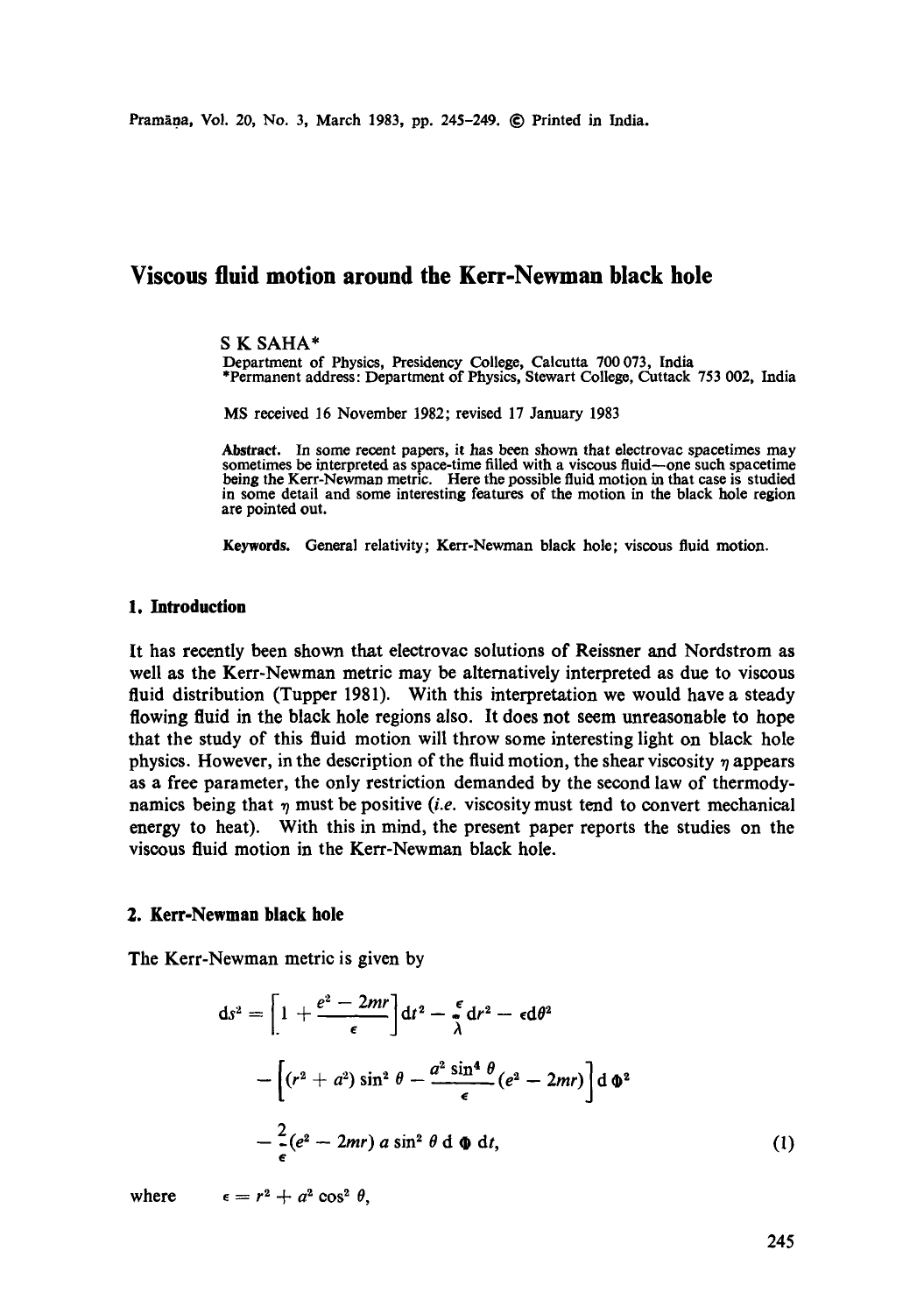*246 S K Saha* 

and  $\lambda = r^2 + a^2 + e^2 - 2mr$ .

The symbols  $m$ ,  $e$  and  $a$  signify the mass, charge and the angular momentum per unit mass respectively of the source. The electromagnetic field form associated with this solution is

$$
F_{\mu\nu} = e \epsilon^{-2} (r^2 - a^2 \cos^2 \theta) \, dr \wedge [dt - a \sin^2 \theta \, d\phi]
$$
  
- 2e $\epsilon^{-2}$  ar cos  $\theta$  sin  $\theta$  d $\theta$   $\wedge$  [a dt - (r<sup>2</sup> + a<sup>2</sup>) d $\phi$ ]. (2)

The energy momentum tensor components of the electromagnetic field for the above metric are given by

$$
E_1^1 = -E_2^2 = e^2/8\pi\epsilon^2,
$$
  
\n
$$
E_3^3 = -E_0^0 = -\frac{e^2}{8\pi\epsilon^3} [r^2 + a^2 (1 + \sin^2 \theta)],
$$
  
\n
$$
E_3^0 = ae^2/4\pi\epsilon^3,
$$
  
\n
$$
E_3^0 = -\frac{ae^2 \sin^2 \theta}{4\pi\epsilon^3} (r^2 + a^2).
$$
  
\n(3)

To recapitulate the viscous fluid interpretation we recall that we have to consider a viscous fluid whose energy stress tensor agrees exactly with  $E^{\mu}_{\nu}$  *i.e.* 

$$
E^{\mu}_{\nu} = (\rho + p) v^{\mu} v_{\nu} - p \delta^{\mu}_{\nu} + 2 \eta \sigma^{\mu}_{\nu}.
$$
 (4)

Utilising (3) and (4) we find

$$
\rho = 3p = e^2/8\pi\epsilon^2,\tag{5}
$$

and the non-vanishing velocity components to be  $v^1$ ,  $v^3$  and  $v^0$  where we have numbered the co-ordinates  $r, \theta$ ,  $\phi$  and t on 1, 2, 3 and 0 respectively.

Using the identity (cf. Raychaudhuri and Saha 1981)

$$
\rho_{,\mu} v^{\mu} = \frac{4\rho^2}{3\eta} - \frac{4\rho\theta}{3},\tag{6}
$$

for the above case we get

$$
\frac{\mathrm{d}v^1}{\mathrm{d}r} - \frac{rv^1}{\epsilon} = \frac{1}{8\pi\eta} \frac{e^2}{\epsilon^2}.\tag{7}
$$

This may be formally integrated to give

$$
v^1 \epsilon^{-1/2} = \frac{e^2}{8\pi} \int \frac{\epsilon^{-5/2}}{\eta} \mathrm{d}r + \text{const.} \tag{8}
$$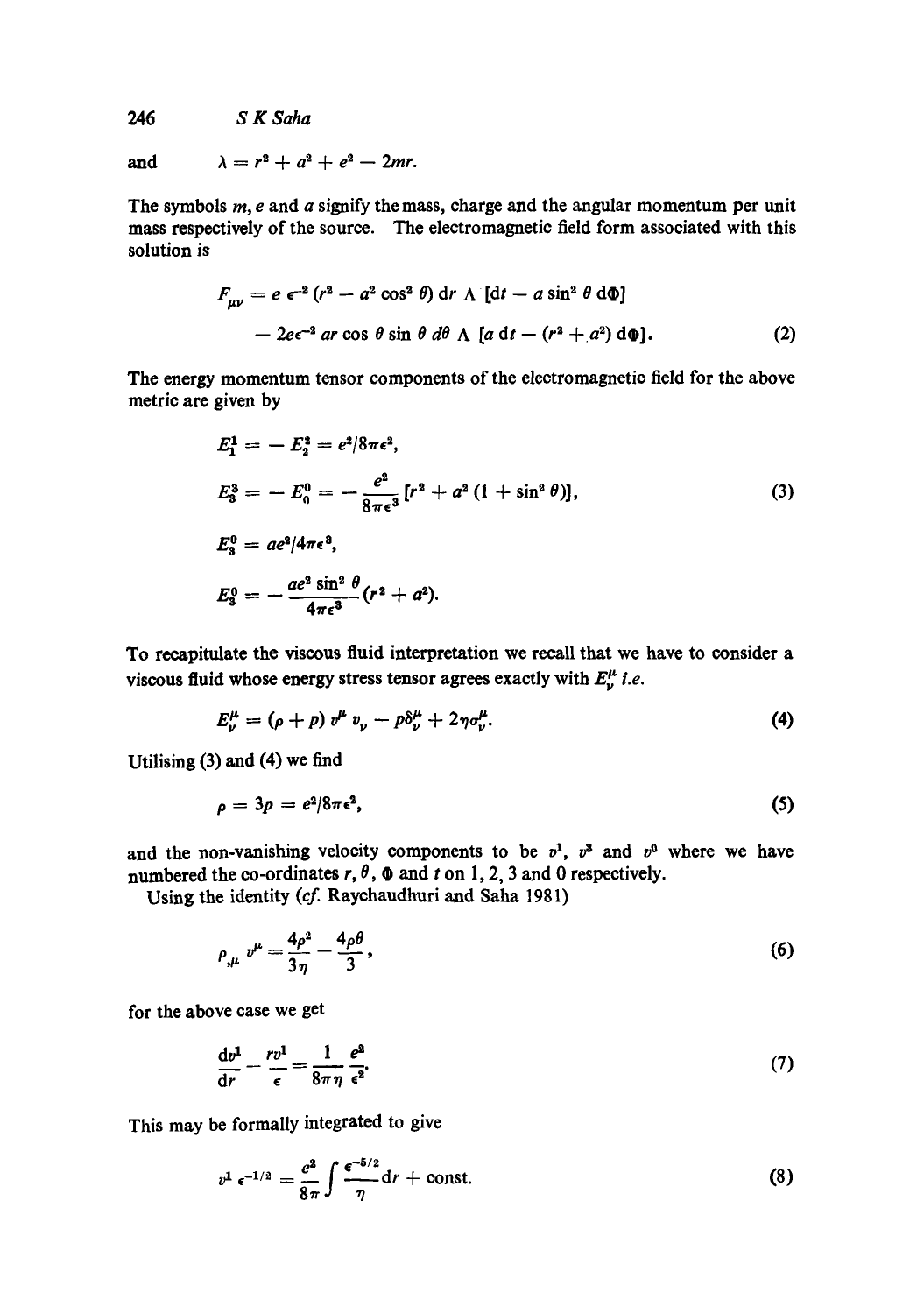The other non-vanishing velocity components can be written in terms of  $v<sup>1</sup>$  using the normalisation condition  $v^{\mu} v_{\mu} = 1$  and (3) and (4) and are given by

$$
v^3 = \frac{a}{\epsilon^{1/2} \lambda} \left[ \lambda + \epsilon \, (v^1)^2 \right]^{1/2},\tag{9}
$$

$$
v^0=\frac{(r^2+a^2)}{\epsilon^{1/2}\lambda}\left[\lambda+\epsilon\,(v^1)^2\right]^{1/2}.\tag{10}
$$

We observe here

$$
\frac{v^3}{v^0} = \frac{\mathrm{d}\,\Phi}{\mathrm{d}t} = \frac{a}{r^2 + a^2}.\tag{11}
$$

This gives the rotational velocity of the fluid with respect to an observer at infinity and it goes on increasing as r decreases and tends to a finite limit  $= 1/a$  at  $r \rightarrow 0$ .

The angular velocity of a free particle at the horizon of the Kerr-Newman black hole is given by

$$
\omega = \frac{a}{2mr_+} = \frac{a}{2m^2 + 2m [m^2 - (a^2 + e^2)]^{1/2}}.
$$
 (12)

Comparing this with the rotational velocity of the viscous fluid at the horizon as found from (11) we see that the viscous fluid has a higher angular velocity at  $r=r_{+}$ . If  $e=0$ , the two angular velocities are equal but this case is not feasible since the viscous fluid interpretation does not hold good here.

We further see from (11) that the angular velocity does not depend on the viscosity parameter  $\eta$ .

A particular ease of the viscous fluid motion has been given by Tupper (1981) where the velocity components are given by:

$$
v^{\mu} = \epsilon^{-1/2} \lambda^{-1/2} \left[ (r^2 + a^2) (1 + \tau^2)^{1/2}, \lambda \tau, 0, a (1 + \tau^2)^{1/2} \right],
$$

and  $\eta = e^2 \epsilon^{-1/2} \lambda^{1/2} [\epsilon \lambda \tau' + (\epsilon \tau - \epsilon m - 2r\lambda) \tau]^{-1}$ ,

where  $\tau$  is an arbitrary function of r.

As  $\lambda$  is negative in the region between  $r = r_+$  and  $r = r_-$ , the velocity components become imaginary in this region. So with the Tupper form, there are in general imaginary velocity components and the viscous fluid interpretation does not work over the entire spaeetime. However, this is rather due to Tupper's arbitrary choice of some function as it appears from the following analysis.

When  $\eta$  is constant, from (8) we get

$$
v^{1} = \frac{e^{2}}{8\pi\,\eta\,a^{4}\,\cos^{4}\theta} \bigg[r - \frac{1}{3}\,\frac{r^{3}}{\epsilon} - \frac{2}{3}\,\epsilon^{1/2}\bigg],\tag{13}
$$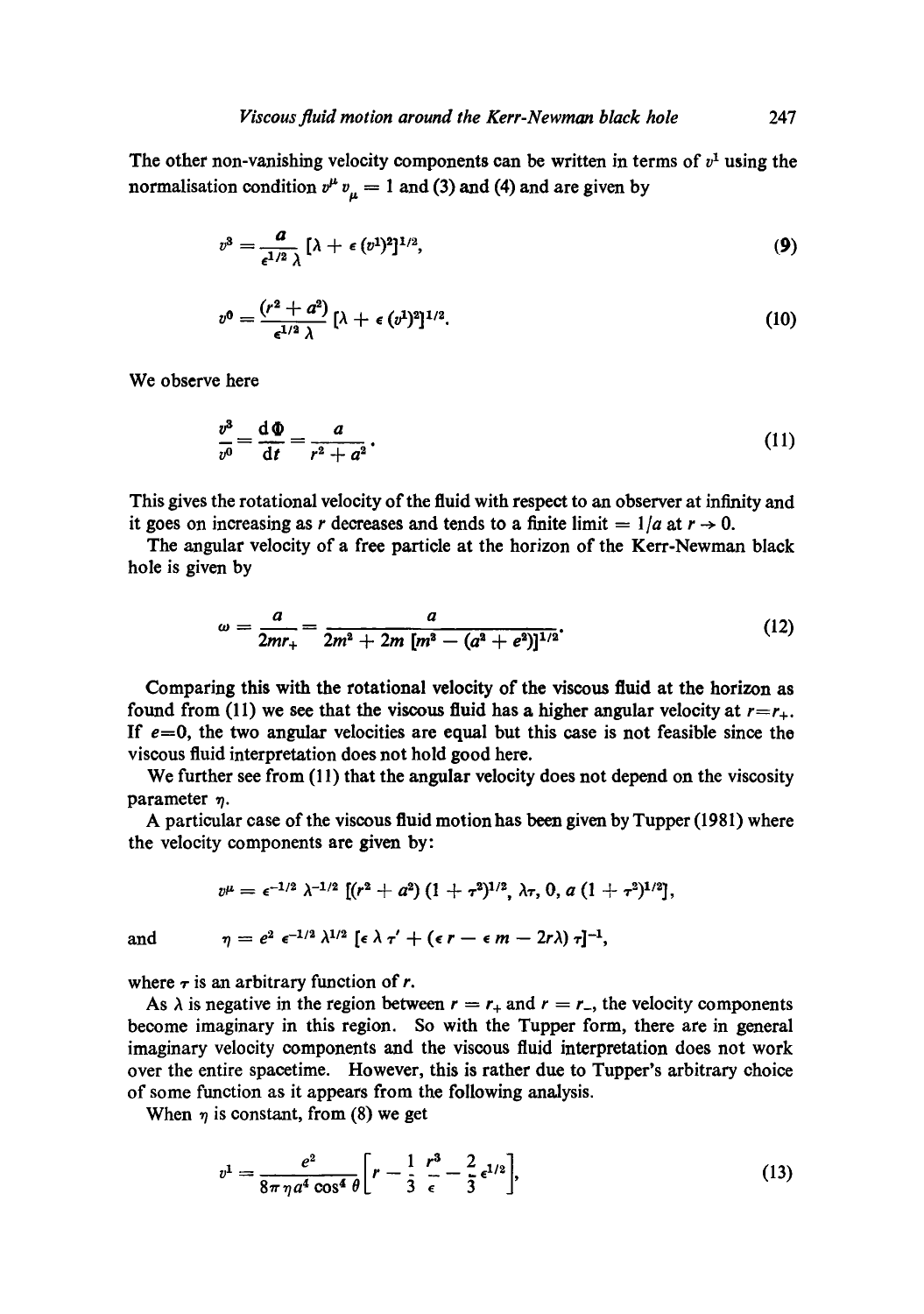where the integration constant is suitably chosen such that at  $r \to \infty$ ,  $v^2 \to 0$ . Equation (13) can also be written in the form

$$
v^{1} = \frac{-e^{2}}{8\pi\eta' a^{4} \cos^{4}\theta} \frac{(r - \epsilon^{1/2})^{2} (r + 2 \epsilon^{1/2})}{3\epsilon}.
$$
 (14)

 $v^3$  and  $v^0$  are thus obtained from (9) and (10). The reality condition for the velocity components as evident from (9) and (10) is

$$
\lambda + \epsilon \, (v^1)^2 \geqslant 0, \tag{15}
$$

and this must be satisfied with the above value of  $v<sup>1</sup>$ .

#### *3.1 Black hole region*

We see that at the horizon  $(r = r_+)$  v<sup>1</sup> is finite whereas v<sup>0</sup> and v<sup>3</sup> tends to  $\infty$ . And within the horizon,  $r < r_+$ ,  $v^1$  still remains finite and  $v^3$  and  $v^0$  are also finite except at  $r = r_-$  where it tends to  $\infty$ . Since condition (15) is to be satisfied, the velocity components  $v^0$  and  $v^3$  shall remain real within  $r = r_+$  and  $r = r_-$ . Further at  $r = 0$ and at the static limit, all the three components of the velocity vector remain finite. At  $r \to \infty$ , the velocity components tend to zero or the fluid is at rest.

#### 3.2 *Stagnation surfaces*

At the equatorial plane, (7) reduces to

$$
\frac{dv^1}{dr} - \frac{1}{r}v^1 = \frac{1}{8\pi\eta}\frac{e^2}{r^4},
$$
\n(16)

which on integration gives

$$
v^1 = -\frac{e^2}{32\pi\,\eta\,r^3}.\tag{17}
$$

Here the integration constant is taken as zero as otherwise  $v<sup>1</sup>$  would blow up as  $r \rightarrow \infty$ . With this value of  $v^1$ ,

$$
\frac{dr}{d\Phi} = \frac{v^1}{v^3} = \frac{-e^2 \lambda}{a \left[ (32\pi \eta)^2 \lambda r^4 + e^4 \right]^{1/2}}.
$$
\n(18)

We find from (18) that  $dr/d \phi$  as well as all the higher derivatives of r with respect to  $\Phi$  tend to vanish as  $\lambda \rightarrow 0$  *i.e.* at the surfaces  $r = r_+$  and  $r = r_-$ . Also  $dr/dt$  tends to zero at these surfaces. The time co-ordinate  $t$  being the proper time for an observer at infinity, we may say that to such an observer the radial motion of the fluid at the two horizons  $r = r_+$  vanishes. To such an observer it would seem that the fluid approaches the surfaces  $r_+$  and  $r_-$  asymptotically and he would imagine these surfaces as stagnation surfaces as far as the radial motion of the fluid